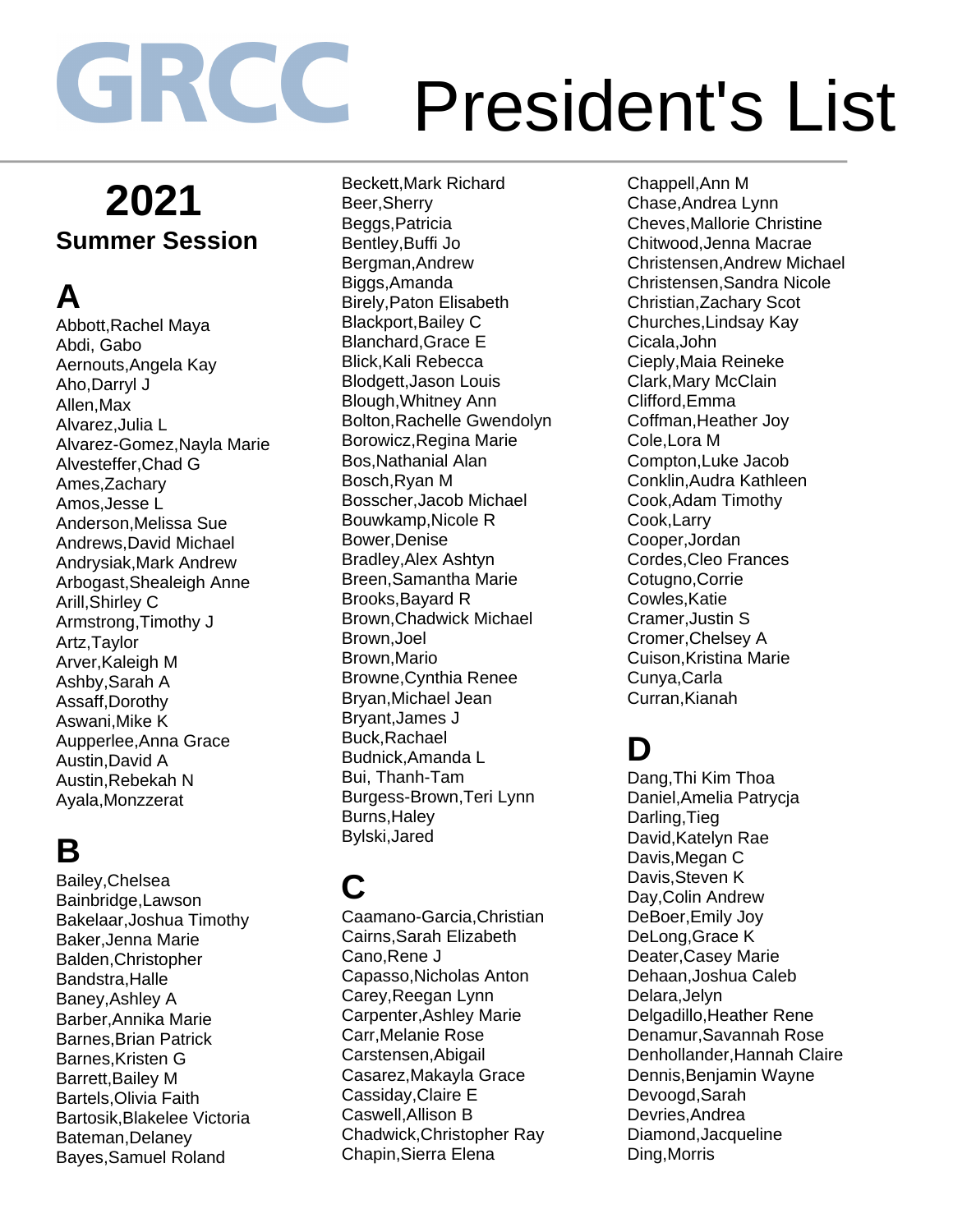Dittmer,Lauren Marie Dobson,Lucy Walker Dollar,Megan Domeier,Kevyn Callie Donatto,Carmen A Donker,Tyler Jon Dotson,Marilyn Dove,Kylie Doyle,Mitchell Driscoll,Olivia Renee Duggar,Matthew Robert Duron,Stephanie M Dyer,Daniel Evan Dykema,Tiffany J Dykhouse,Jason E Dykla,Mistry Paige Dykstra,Abigail Ruth Dykstra,Lauren Renee

# **E**

Earegood,Jessica A Easley,Lashonda Charryes Edouard,Jennifer Klaryssa Eggerding,McKenna Ehlenfeldt,Damienne M Eickelberg,Amy Lyn Elders,Noah B Essenburgh,Steven Allen Evans,Dylan George Every,Rui Marie

## **F**

Falconer,Robert Anthony Fanberg,Shannon Fang,Yiyuan Farris,Caleb Featherstone,Nicholas Fedrigo,Danielle K Feenstra-Buist,Shane Michele Fennessy,Patrick D Fernandez,Kylee Renee Flynn,Robert Fordney,Joseph Foster-Suarez,Itza V Fox,Brenton A Fox,Elizabeth J Francisco,Delfino Francisco,Jenny

Fredrickson,Pamela A Frelix,Kendall Lee

## **G**

Gagnon,Nicole Marie Galarza,Brandy Sue Renee Galloway,Garret Gene Gardner,Tammy Lynn Garner,Katherine Gasper,Katelynn Joanne Gearing,Keara Gibbs,Devin Wayne Gillespie,Victoria Cate Giordano,Giulianna Goins,Logan Moses Goldsborough,Danielle R Goldsmith,Kohl Forrest Gomez Cifuentes,Rut Dagmar Gonzalez,Courtney Dee Goshorn,Emily Goudzwaard,Emily Ruth Gray,Sean M Greer,Lauren Mary Gregory,Susanna Bethann Griffin,Dawn M Griffin-Salmi,Ruby S Grigorian,Amalia Elmira Grinnell,Taylor Ann Grounin,Alexey V Guerrero,Raven Guikema,Gabriella Maureen Gurung,Suman Gustafson,Kate M Gutierrez,Freddy

## **H**

Hackerd,Lauren Ellen Hamel,Christie M. Hamman,Jesse Hand,Shae Hansen,Gabriella Denton Harger,Caitlyn Marie Harper,Logan Emerald Harris,Jeff L Harris,Sharquila Elaine Harrison,Brandon Hartuniewicz,Faith Marie Haveman,Mitchell

Hayes,Vance L Hazzard,Lara Elisabeth Heard,Marcus D Heerema,Colton Hehl,Travis J Helak,Jennifer M Hellman,Lauren Elizabeth Helminski,Hope A Henrickson,Alyse Faye Henry,Rebecca Hightower,Melanie Marie Hirt,Susan M Hodges,Mandria N Hoekstra,Allison R Hoffman,Jacob Robert Hogle,Cassandra Homrich,Shaun P Hoogerheide,Shelby L Houck,David Michael Hough,Ellen Hoving,Kailey Marie Hullinger,Hannah Pauline Hulugalla,Sherilyn Aiyana Hunter,Ethan J Huynh,Cecilia Thanh Truc Huynh,Kayla Marie Hyun,Ashley

#### **I**

Idowu,Florence Yetunde Olakemi Inthisack,Nicholas S

#### **J**

Jaquish,Jerry Alexander Jeddeeni,Ola Jennings,Rickey Ann Ji,Aileen Johnson,Ajla Johnson,Iris Ann Johnson,Ryan Richard Jones,Cooper H Jones,Raphael Leo Jonker,Heather Ann Joyce,Michael

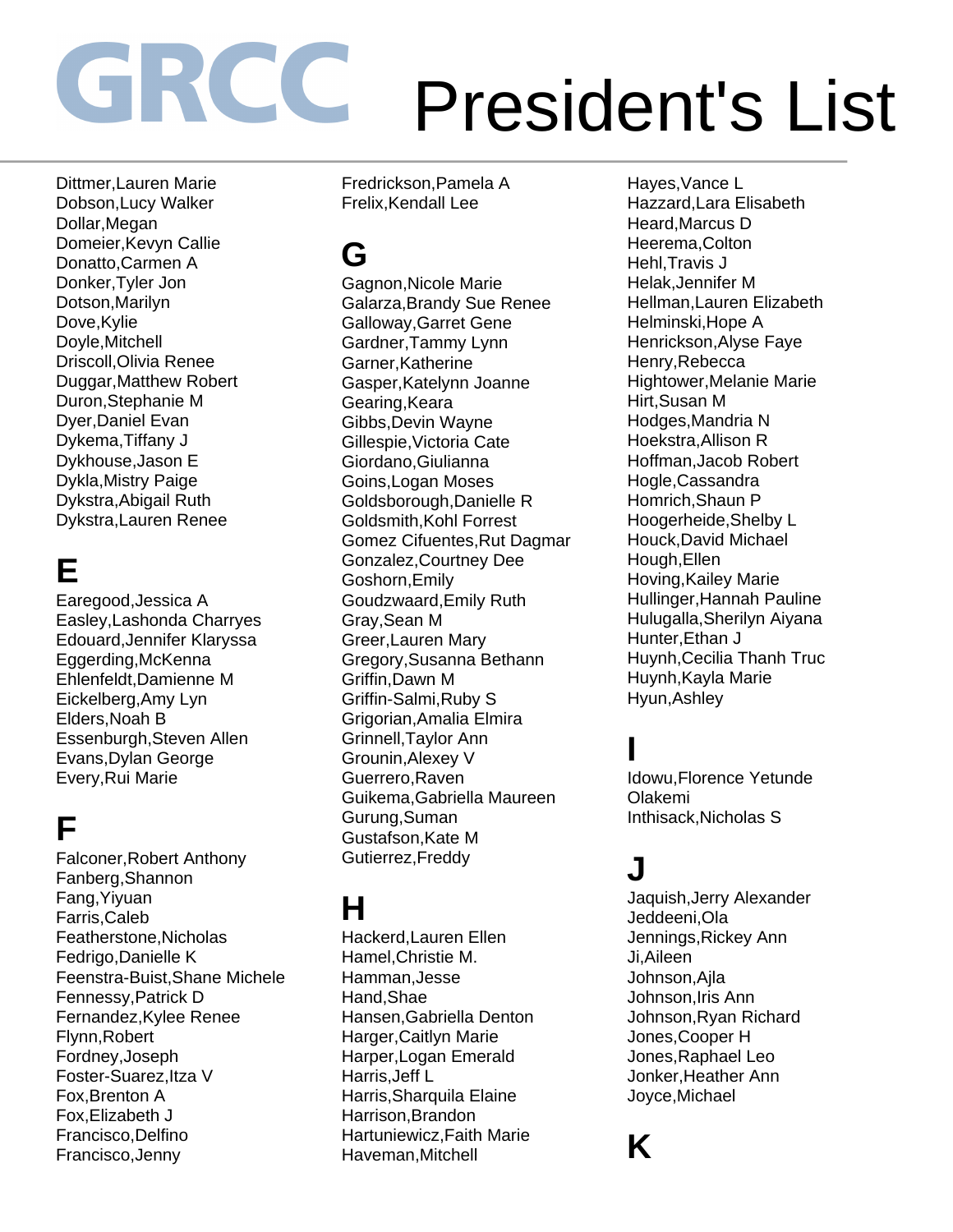Kapenga,Thomas Kaptein,Joel Eric Karaein,Ebraheem Kaur,Gurleenjit Keegstra,Jamie Marie Kelley,Jennie Kemper,Timothy Michael Kessler,Alyson Nicole Kettle,Nathan A Kim,Catherine King,Joshua A Kiran,Maliha Kissinger,Lily Klap,Rebecca Jean Kleibusch,Danielle N Koche,Priya Pradhneshkumar Koeman,Emma Jane Kopsky,Jordan Christine Kosiara,Madison J Kotwick,Jane Elizabeth Kramer,Sarah R Krueger,Kendall Kruithoff,Serena Kushner,Kayla M

#### **L**

Lacey,Tiffanie Arielle Lackey,Sarah Elaine Ladow,Madison Skye Laidlaw,Jacob John Laird,Nicole Marie Lamberty III,Jaime Lang,Brandon Scott Larsen,Aiden Eric Larson,Danae L Larson,Emily Olympia Le,Duc Thi Hong Le,Huy Hoang Leep,Amber Jean Lefaive,Jennifer L. Lehmann,Patricia Lynn Lemaire,Emily Elizabeth Lemon,Kathryn Dell Leonard,Andrew Lewis,Theresa Mae Lewis-Bissell,Selena Elaine Lien,Anna Lee Link,Deborah Lirio,Karissa

Little,Matthew Livingston,Amanda Jean Lloyd,Isabel Logan,Megan Marie Lomonaco,Madelyn Mary Lotterman,Jennifer S Lubben,Morgan Grace Luna Espino,Ashley A Lundquist,Christina A

## **M**

Ma,Nguyen Trong Nghia MacDonald,Scott A Madsen,Logan Timothy Magana,Deisy Berenise Main,Ellen G Maiyo,Sammy K Malon,Madison M Mansfield,Taylor M Marcus,Stacey L Mariuz,Jonathan Adam Marklin,Abby Joy Maroulis,Grace Marsh,Delaney K Martin,Kaitlyn Mata,Francisca Matias Mendoza,Edvin Maurer,Candice Ann Mauric,Andrew M Maychen,David A McKean,Nicole M McKellar,Justin R McKendry,Kelsey Jo Mefleh,Mohammad Mendoza,Daniel Omar Meyerholtz,John R Meyers,Sarah B Mikesell,Randi M Miliusis,Steven Robert Miller,Alexandra Rae Miller,Twila M Millet,Jeremy Wayne Monsma,Krysten Moore,Daniel R Moore,Nicholas Brian Morales,Luis Guillermo Morgan,Jarrad Moroney,Sarah M Moulton,Connor Jayson

Multani,Navpreet Munoz,Nancy Munson,Sandi Myers,Chris T

## **N**

Nan,Sivhuoy Navitskas,Tom Nelson-Williams,Anthony Lloyd Nesset,Alexander Z Newton,Melanie R Nguyen,Kathy T Nicholson,Alicia R Nink,Patrick Noel,Austin Thomas Norment,Eli G Norris,Mikayla Lynn Nutkins,Alexander Julian

#### **O**

O'Neil,Kaelyn Justine OBrien,Megan Ockerlund,Samantha Okic,Emily Diane Olinger,Jasmine Olthof,Kaitlynn Ondersma,Gregory Oregon-Barajas,Katia Orr,John-Eliot Edgar Ortega,Raven Alexia Overway,Colin D

#### **P**

Pagels,Brooklynn Palmer,Jada Juliet Parada-Martinez,Nasbid Pargiello,Krista Jo Parker,Donald Lee Parrish,Amoni Kiara Partain,Destinee Rose Patterson,Payton D Payne,Isabella Peake,Nicole Marie Peitsch,Emilie Lauren Pelkey,Betsy Pelton,Ann Pena,Vanessa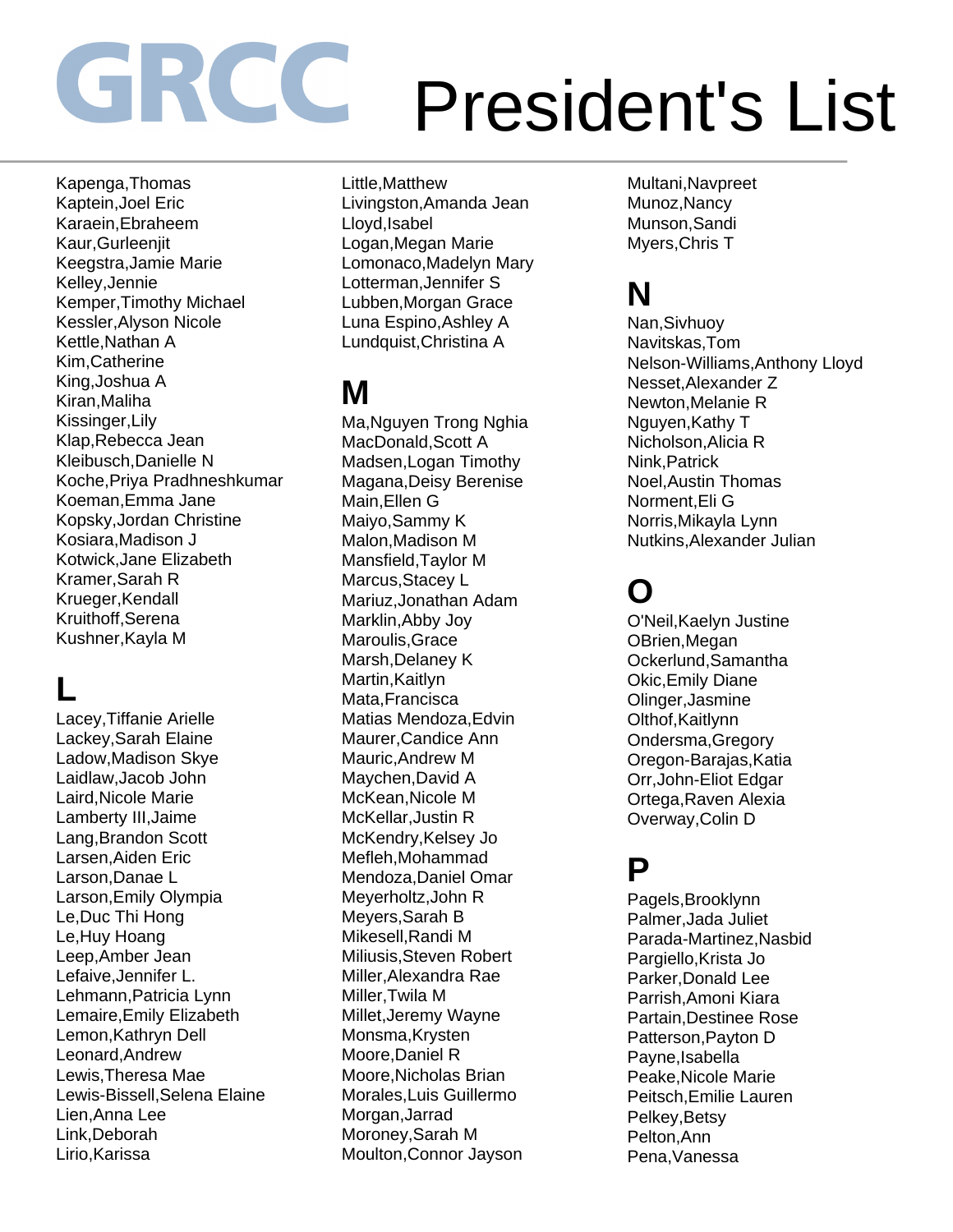Perry,Rebecca Suzanne Petchell,Kelsey Ann Peters,Chloe Jean Petersen,Andrew Petersen,Brandi Peterson,Alayna Nicole Peterson,Alexandra Elizabeth Peterson,Lauren Kathryn Pietenpol,Ella L Piette,Austin C Pirochta,Jamieson Scott Plasman,Zachary Michael Popovic,Stevan Postma,Molly Joy Pratt,Mathew Pullen,Jessica M Puls,Amanda Jean Pummill,Raven Tate Puskar,Amela Putnam,Kristi E

## **Q**

Qualls,John Alexander Quintana,Kelli Nicole Quist,Patrick John

## **R**

Ralston,Brianna Ramirez,Cassandra A Ramont,Makinna M Ramos Gonzalez,Jacqueline Ranabothu,Akash R Rankens,Catherine L Rapeyko,Danielle Rasmussen,Tyler Morgan Read,Alexis Abagail Reckner,Jason W Reed,Robert Dane Reichert,Rick Reid-Courtney,Monnesha Reminga,Steven Timothy Resendiz,David Reyes-Pinon,Selena Rienstra,Jennifer Elizabeth Rifenberg,Kaitlyn Grace Riley,Jada Leigh Robirds,Rebecca S Robirds,Shylin Kate

Roche,Ciara Lynn Rodriguez,Ashley Roesch,Sarah Roesler,Devin Lee Rogers,Alicia Marie Rojano,Marcos Romo,Julia Marcia Ronda,Courtney Kay Rosales Lopez,Plinio Rosendall, Jenna Royston,Daniel J Russell,Logan Jake Rutka,Kellie Maureen Ryan,Haylie Kay

#### **S**

Sageman,Rachel Diane Sangster,Alanna Mackenzie Savercool,Gavin O'Neal Scharf,Diana Marcela Scheckel,Mitchell A Schulte,Rachelle Lee Schultz,Craig J Scott,Mackenzie Joy Sears,Jordan Elizabeth Seymour,Tiffany M Shearer,Zoey Sheldon,Alysen Marie Shettler,Regina Shiel,Aden Shirk,Holly R Shrader,Daniel Shymanski,Trenton Francis Simic,Kosana Simmons,Jennifer Leah Sinkevics,Anna Kristen Sivertson, Kelsey L Skwirsk,Maxwell James Smith, Daniel Smith,Chantel Lynnette Smith,Joselyn Smith,Megan Jo Snider,Jake A Snow,Alan Curtis Solis,Giovani Alexander Solomon,Abagail Soriano-Mendez,David Sosa,Diana I Sowirka,Carly Marie

Spaulding,Alec M Sperring,Robert G Squire,Nicklas James St Andre,Clare Therese St John,Lexie Ellen Stafford,Collin Stanard,Stephanie S Stanford,Denita Shereese Stauffer,Josie Jo Steed,Joy E Steinebach,Jacob Andrew Stewart,Donovan Blake-Lee Stickney,Helena Mercedes Stinton,Lindsey Elizabeth Stoeber,Jared Stott,Ashley M Stoutjesdyk,Chad A Stuitje,Josh A Stuk,Mackenzie Stulpe,Katelyn R Suljevic,Ferhat Summers,Kelly R Swartz,Alexander James Switzer,Stephanie Anne Sytsma,Claire Olivia

#### **T**

Tanis,Theresa M Tanner,Kelsey Tate,Katie Marie Tath,Derek Chau Tau,Nigel Taylor,Nicholas M TeVelde,William R Thomas,Abigail L Thornton,Kathi Tichelaar,Travis Niles Tiffany,Katherine Leigh Tifft,William Bradley Timmer,Isaac John Timmer,Jeremy Todd Timmer,Landon T Timmer,Luke Michael Tobin,Melina Townsend,Sara Tran,Dang Khoa Tran,Thanh Long Mai Trejo-Alvarez,Maria Elena Tremlin,Emilee Paige